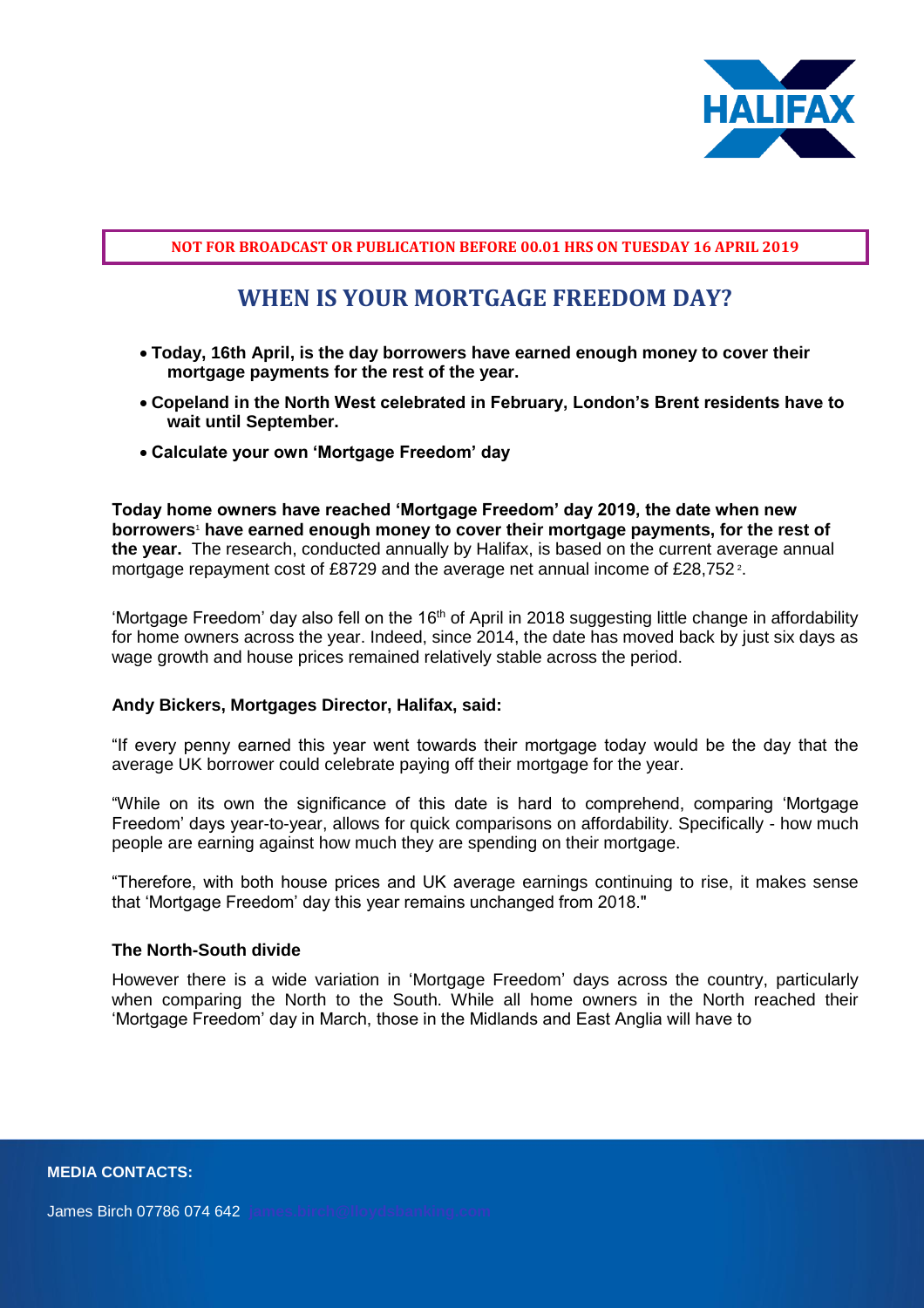

wait until the end of the this month, and Southerners will not 'celebrate' until May at the earliest. In fact, while the North and Scotland have seen their 'Mortgage Freedom' days move earlier in the year over the past five years, the rest of the UK have slowly seen theirs push further out **(Table 1).**

## **Local 'Mortgage Freedom' days**

At local authority level, new borrowers in Copeland in the North West were the first to 'celebrate' again this year, having been the earliest in 2018. It took just 49 days (18 February) for local residents to reach the milestone **(Table 2).**

In fact, four of the top five earliest 'Mortgage Freedom' days fell in the North West. Barrow-in-Furness and Burnley celebrated on 27 February alongside Scotland's West Dunbartonshire. Hyndburn rounded off the top five - reaching the mark a day later.

Unsurprisingly, home owners in London and the South East have the longest to wait. Brent home owners were last to reach the milestone in 2018 (August 11) and will be again in 2019, having to wait until almost autumn (September 5). Harringey (24 August) and Hackney (12 August) residents follow in second and third (Table 3).

### **Andy Bickers said:**

**"**As reported last year, the North-South divide remains. The difference between the earliest and latest "Mortgage Freedom" day, Copeland in the North West against Brent in London, is over seven months."

## **When is your 'Mortgage Freedom' day?**

Home owners can work out their own mortgage freedom day, and compare themselves to their local authority, by using the below calculation:

[Monthly mortgage payment] / [take home pay]  $*365 = X$ 

X will give you the number of days into the year you will reach your 'Mortgage Freedom' day.

#### **Rental Freedom Day**

As with 'Mortgage Freedom' day, 'Rental Freedom' day, which falls 10 days later on 26 April, follows a similar pattern across the regions. Those in Northern Ireland were the first to achieve 'rental freedom' this year, albeit two days later (24 March), followed by the North (1 April) and Yorkshire and Humber (5 April). (**Table 4).**

Tenants in London have to wait nearly four months longer than those in Northern Ireland, not achieving 'rental freedom' until 30 July, 12 days later than last year, and 40 days after London's average 'Mortgage Freedom' day

**MEDIA CONTACTS:**

James Birch 07786 074 642 **[james.birch@lloydsbanking.com](mailto:%20james.birch@lloydsbanking.com)**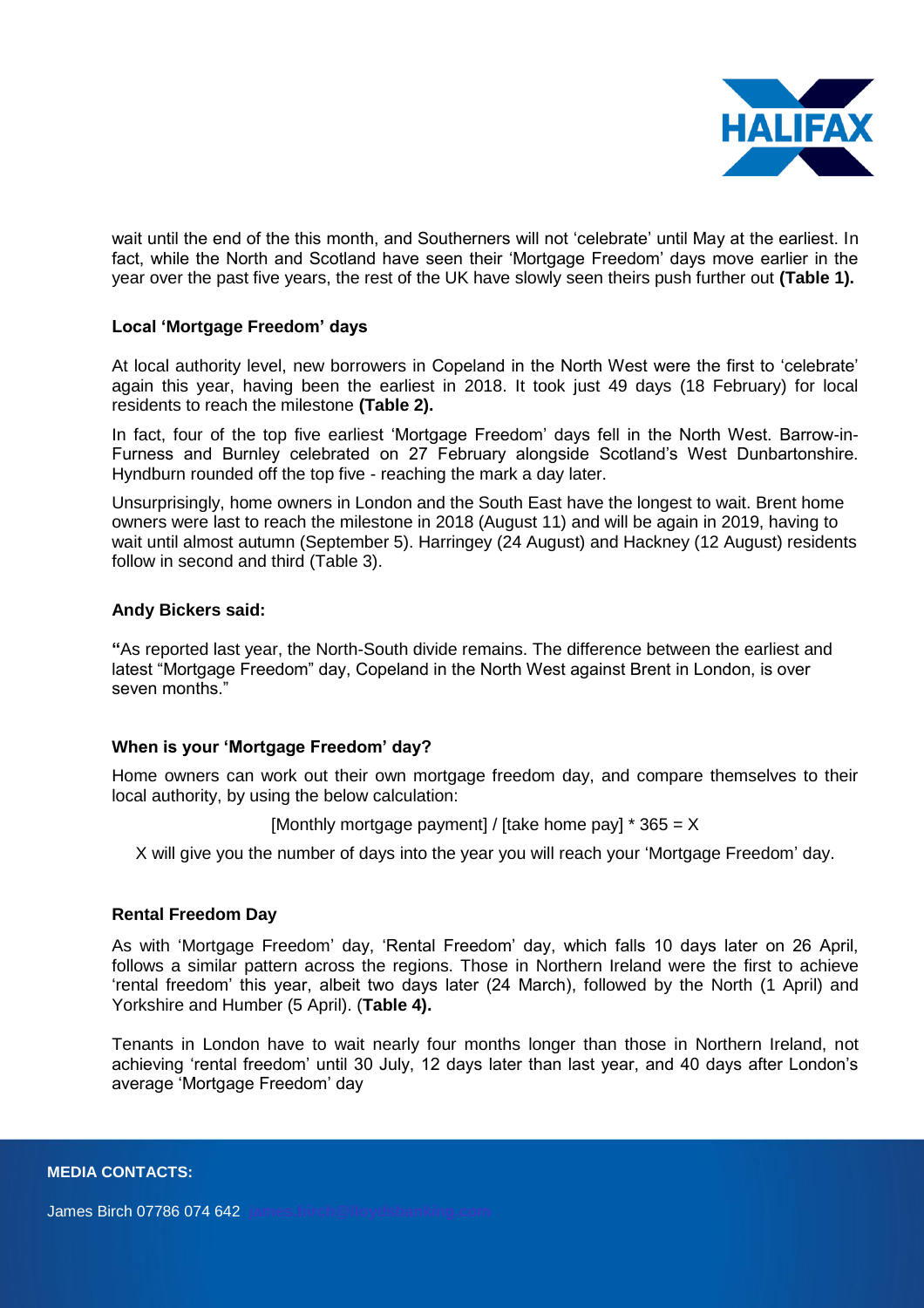

#### **Table 1: Regional 'Mortgage Freedom' Days – 2018**

| <b>Region</b>            | 2014<br><b>Mortgages</b><br><b>Freedom</b><br>Day | 2018<br><b>Mortgages</b><br><b>Freedom Day</b> | 2019 Mortgage<br><b>Freedom Day</b> |
|--------------------------|---------------------------------------------------|------------------------------------------------|-------------------------------------|
| <b>North</b>             | 23/03/2014                                        | 17/03/2018                                     | 17/03/2019                          |
| Yorkshire and the Humber | 24/03/2014                                        | 25/03/2018                                     | 24/03/2019                          |
| North West               | 26/03/2014                                        | 26/03/2018                                     | 22/03/2019                          |
| East Midlands            | 01/04/2014                                        | 09/04/2018                                     | 07/04/2019                          |
| <b>West Midlands</b>     | 09/04/2014                                        | 16/04/2018                                     | 14/04/2019                          |
| East Anglia              | 01/04/2014                                        | 14/04/2018                                     | 18/04/2019                          |
| South West               | 29/04/2014                                        | 04/05/2018                                     | 05/05/2019                          |
| South East               | 03/05/2014                                        | 27/05/2018                                     | 22/05/2019                          |
| London                   | 21/05/2014                                        | 13/06/2018                                     | 20/06/2019                          |
| Wales                    | 10/04/2014                                        | 01/04/2018                                     | 01/04/2019                          |
| Scotland                 | 12/03/2014                                        | 15/03/2018                                     | 08/03/2019                          |
| Northern Ireland         | 10/03/2014                                        | 10/03/2018                                     | 12/03/2019                          |
| UK                       | 10/04/2009                                        | 16/04/2009                                     | 16/04/2009                          |

#### **Table 2: Earliest Mortgage Freedom Days by local authority – 2019**

| <b>Local Authority</b>   | <b>Region</b>         | 'Mortgage Freedom'<br><b>Day</b> |
|--------------------------|-----------------------|----------------------------------|
| Copeland (LA)            | <b>GOR North West</b> | 18/02/2019                       |
| West Dunbartonshire (LA) | <b>GOR Scotland</b>   | 27/02/2019                       |
| Barrow-in-Furness (LA)   | <b>GOR North West</b> | 27/02/2019                       |
| Burnley (LA)             | <b>GOR North West</b> | 27/02/2019                       |
| Hyndburn (LA)            | <b>GOR North West</b> | 28/02/2019                       |
| North Ayrshire (LA)      | <b>GOR Scotland</b>   | 01/03/2019                       |
| Inverclyde (LA)          | <b>GOR Scotland</b>   | 01/03/2019                       |
| Pendle (LA)              | <b>GOR North West</b> | 01/03/2019                       |
| East Ayrshire (LA)       | <b>GOR Scotland</b>   | 03/03/2019                       |
| North Lanarkshire (LA)   | <b>GOR Scotland</b>   | 03/03/2019                       |

Source: Halifax

### **MEDIA CONTACTS:**

James Birch 07786 074 642 **[james.birch@lloydsbanking.com](mailto:%20james.birch@lloydsbanking.com)**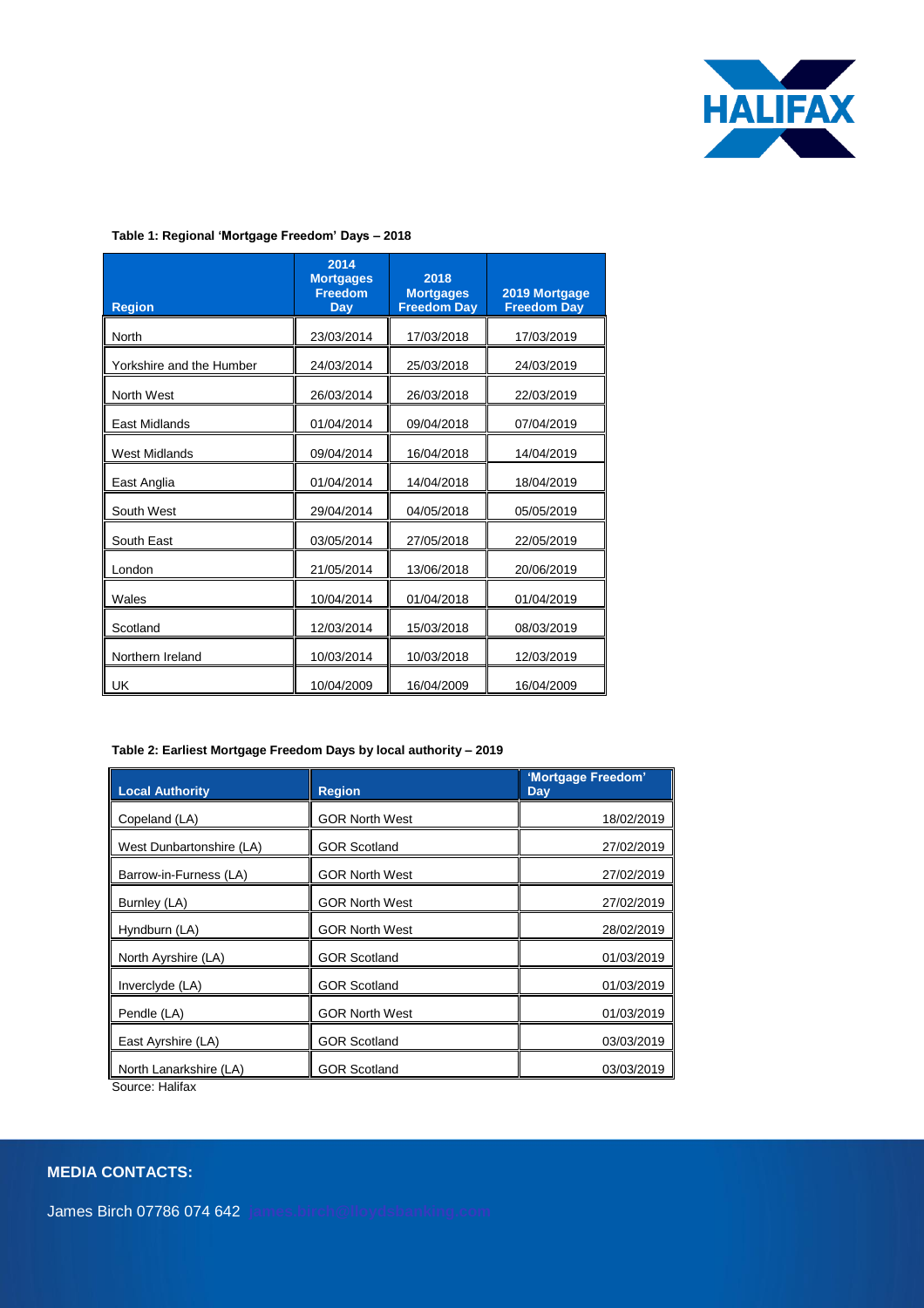

#### **Table 3: Latest Mortgage Freedom Days by local authority - 2019**

| Local Authority             | <b>Region</b>         | 'Mortgage Freedom'<br><b>Day</b> |
|-----------------------------|-----------------------|----------------------------------|
| Brent (LA)                  | <b>GOR London</b>     | 05/09/2019                       |
| Haringey (LA)               | <b>GOR London</b>     | 24/08/2019                       |
| Hackney (LA)                | <b>GOR London</b>     | 12/08/2019                       |
| South Bucks (LA)            | <b>GOR South East</b> | 09/08/2019                       |
| Oxford (LA)                 | <b>GOR South East</b> | 07/08/2019                       |
| Chichester (LA)             | <b>GOR South East</b> | 06/08/2019                       |
| Barnet (LA)                 | <b>GOR London</b>     | 29/07/2019                       |
| Hillingdon (LA)             | <b>GOR London</b>     | 28/07/2019                       |
| Harrow (LA)                 | <b>GOR London</b>     | 26/07/2019                       |
| Windsor and Maidenhead (LA) | <b>GOR South East</b> | 25/07/2019                       |

Source: Halifax

#### **Table 4: 'Rental Freedom' Days – 2019**

| <b>Region</b>          | <b>Rent Free Day 2018</b> |
|------------------------|---------------------------|
| North                  | 01/04/2019                |
| Yorkshire & the Humber | 05/04/2019                |
| North West             | 25/04/2019                |
| <b>East Midlands</b>   | 24/04/2019                |
| <b>West Midlands</b>   | 02/05/2019                |
| East Anglia            | 27/04/2019                |
| Wales                  | 20/04/2019                |
| South West             | 25/05/2019                |
| South East             | 15/06/2019                |
| Greater London         | 30/07/2019                |
| Northern Ireland       | 24/03/2019                |
| Scotland               | 13/04/2019                |
| <b>UK</b>              | 26/04/2019                |

Source: BM and Halifax

**ENDS**